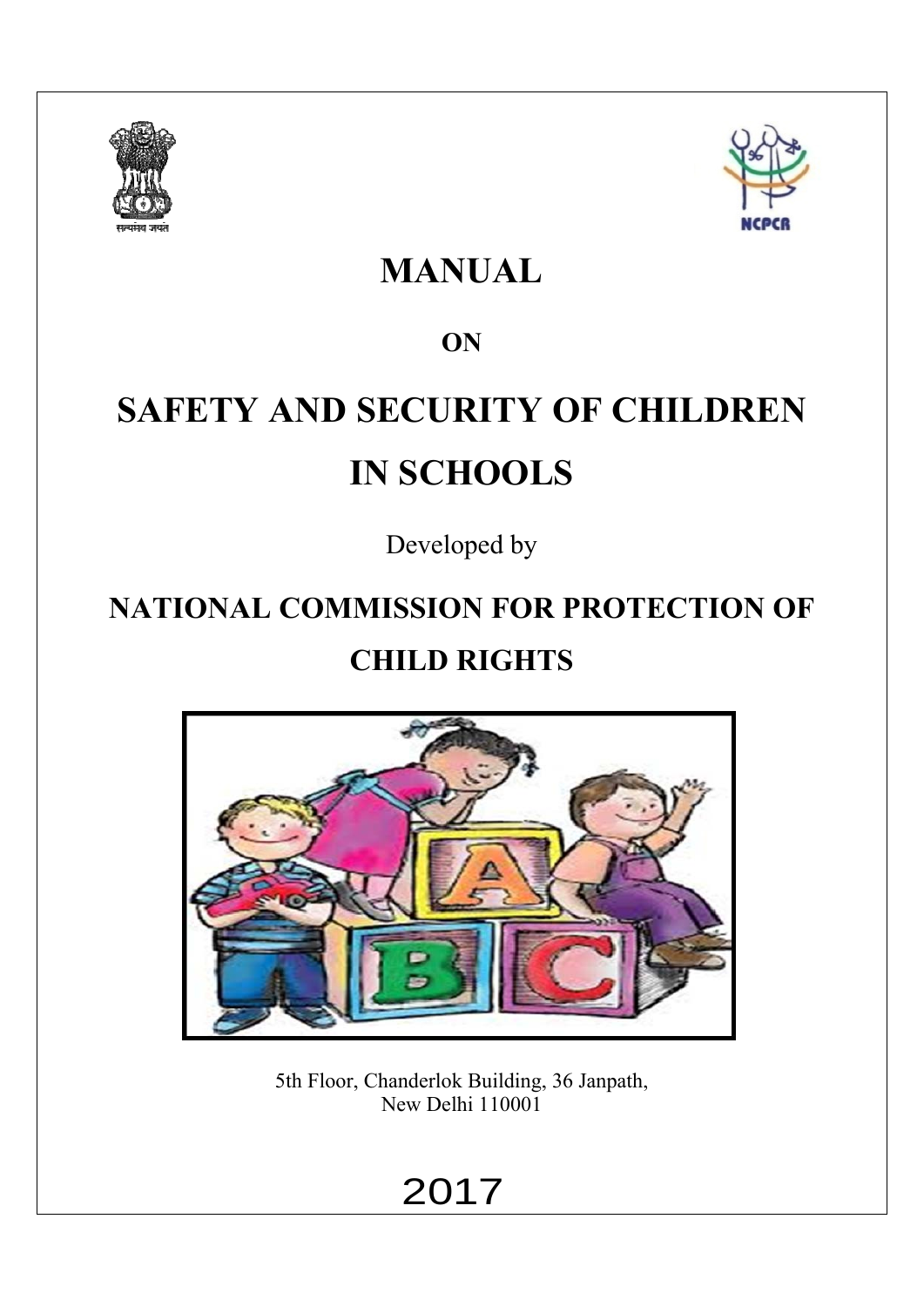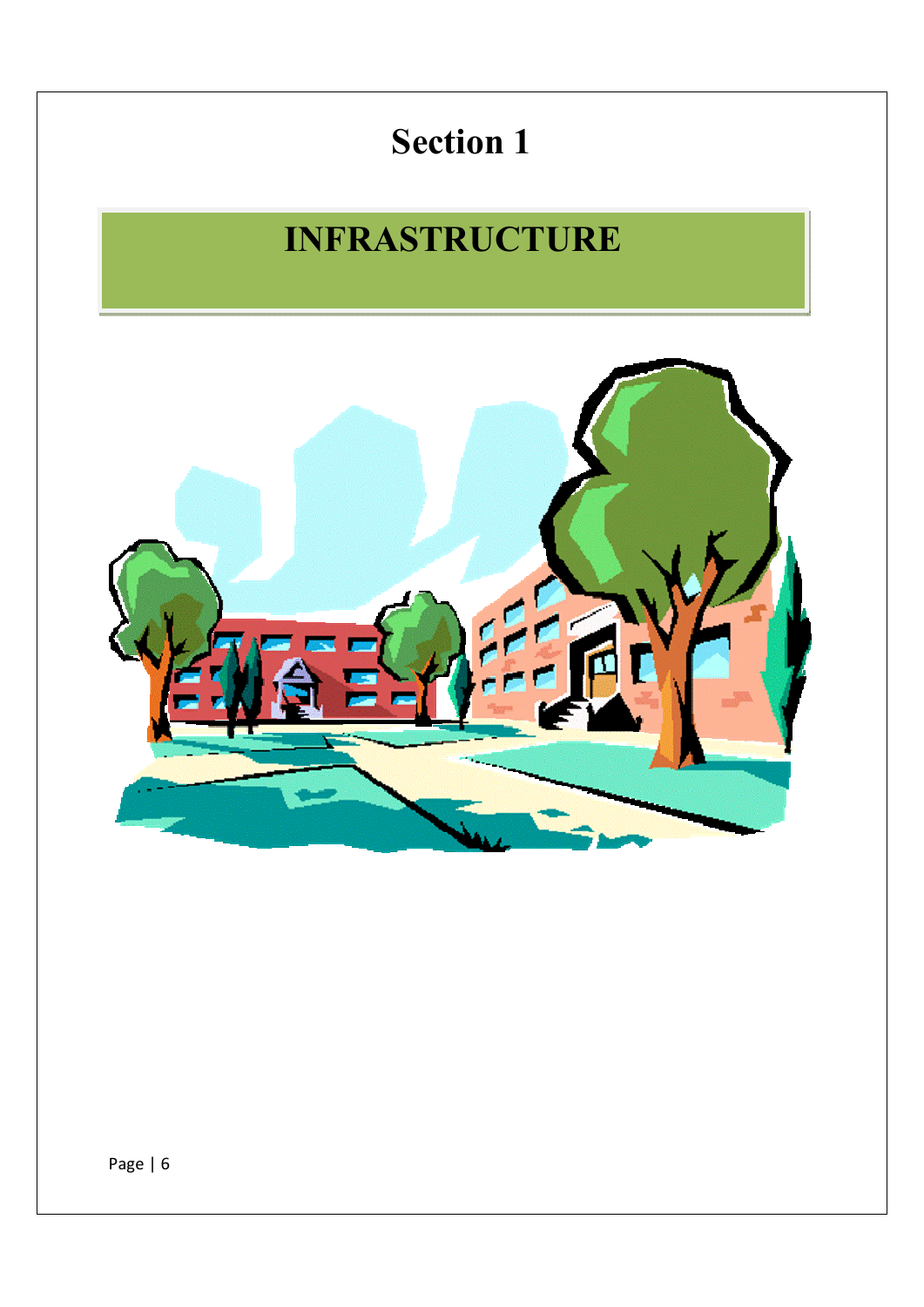As teachers and children spend a substantial part of their day in school, it is essential to keep the school environment including building, premises, entrance and surroundings that comprise broader term 'Infrastructure' safe and secure. It is important to see that school buildings are built to be more resilient to hazards and ensure "life safety". In similar way, school administration, staff, teachers as well as students need to be better aware and prepared to respond to any catastrophe, natural or man-made, so that any damage - injury or loss of life and property - can be reduced, if not completely avoided.

School infrastructure includes many components viz., physical structures such as school building, playground, water bodies (if any), electrical and fire safety mechanisms, school transport etc. This section examines some of the existing guidelines to see what are the specifications mentioned in them in order to ensure and maintain a safe school infrastructure, where children will be safe and secure.

#### **1. School building**

Many guidelines suggest steps to keep school building safe for children.

- I. Building needs to be certified as safe for housing the students by the local authorities-The school buildings shall preferably be a 'A' Class construction with brick/stone masonry walls with RCC roofing. Where it is not possible to provide RCC roofing only non-combustible fireproof heat resistance materials should be used.
- II. The nursery and elementary schools should be housed on the ground floor and the maximum number of floors in school buildings shall be restricted to three including the ground floor.
- III. The School building shall be free from inflammable and toxic materials, which if necessary, should be stored away from the school building.
- IV. The staircases, which act as exits or escape routes, shall adhere to provisions specified in the National Building Code of India 2005 to ensure quick evacuation of children.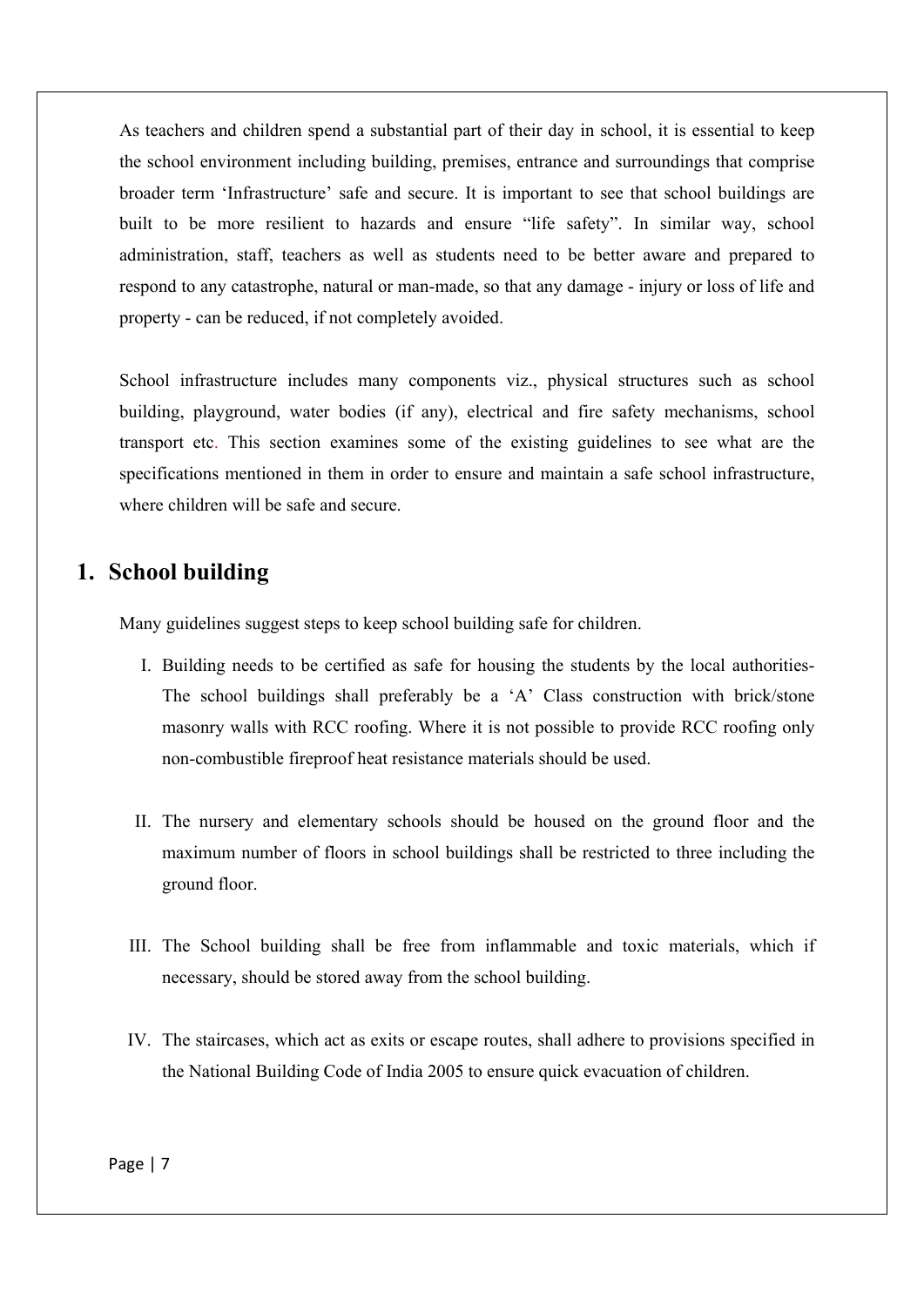- V. The orientation of the buildings shall be in such a way that proper air circulation and lighting is available with open space all round the building as far as possible.
- VI. Existing school buildings shall be provided with additional doors in the main entrances as well as the class rooms if required. The size of the main exit and classroom doors shall be enlarged if found inadequate.
- VII. School buildings have to be insured against fire and natural calamities with Group Insurance of school pupils.
- VIII. Kitchen and other activities involving use of fire shall be carried out in a secure and safe location away from the main school building.
	- IX. All schools shall have water storage tanks, duly covered and protected.
	- X. CCTV in schools needs to be monitored and maintained regularly.

#### **2. Classroom**

The guideline issued by the Ministry of HRD, talks about class room safety.

The Class rooms should be white washed at periodic intervals and dusted regularly to maintain the class room hygiene. The windows should be secure and there should be no broken glass or fittings hanging loose. Black board in the class room may be hung, placed in a three legged stand to keep on a chair. Black boards are also attached to the wall of the classroom. In case of loosely placed black board in the classroom, there is a possibility of accidents, both minor and major, to the children while moving around in the class room.

While constructing school building, provision of adequate ventilators and windows in the class should be considered. Air flowing through the ventilators keeps the class room airy and fresh and the children also feel fresh and energetic to get involved in the teaching learning process. Class room floor should not be broken or uneven and may need to be repaired/ maintained from time to time.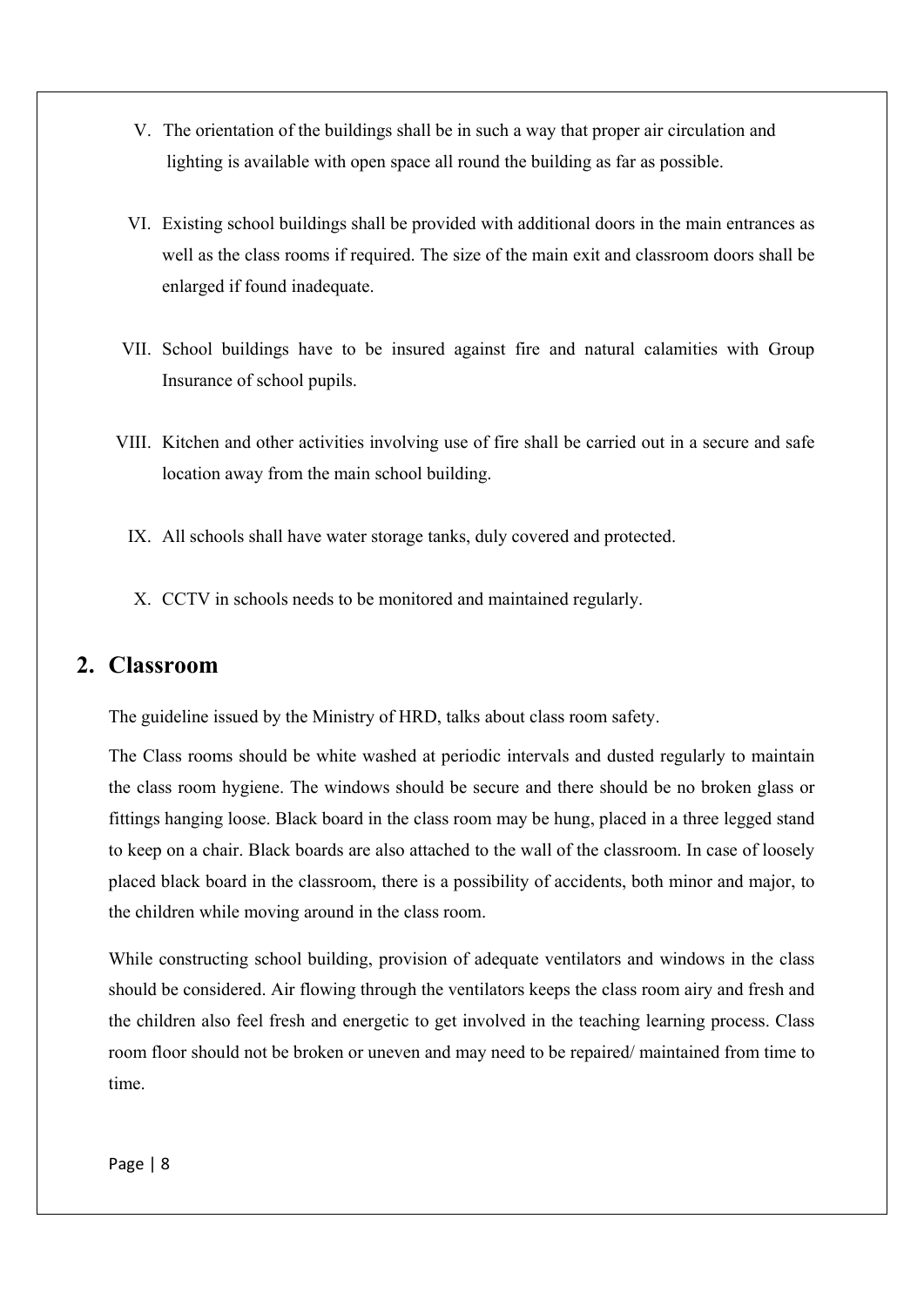## **3. Laboratory**

Laboratories in school must be positioned as per the rules, as mentioned below.

- I. The space for free mobility for students in case of an emergency must be maintained.
- II. The chemicals and instruments must be kept safely beyond the easy access of children and should be used only under supervision.
- III. A first aid box must be made available in the lab.
- IV. There should be an exhaust facility for the gases.
- V. The school team must be trained to meet any emergency in the laboratory.

#### **4. Kitchen**

- I. The Kitchen cum Store should be located in a clean and open place and free from filthy surroundings and should maintain overall hygienic environment.
- II. The premises should be clean, adequately lighted and ventilated and have sufficient free space for movement.
- III. Floors, ceilings and walls must be maintained in a sound condition. They should be smooth and easy to clean with no flaking paint or plaster.
- IV. The floor and skirted walls should be washed as per requirement with an effective disinfectant. The premises should be kept free from all insects. No spraying should be done during the cooking of Mid Day Meal, but instead fly swats/ flaps should be used to kill flies getting into the premises. Windows, doors and other openings should be fitted with net or screen, as appropriate to make the premise insect free. The water used in the cooking shall be potable.
	- V. Continuous supply of potable water should be ensured in the premises. In case of intermittent water supply, adequate storage arrangement for water used in food or washing should be made.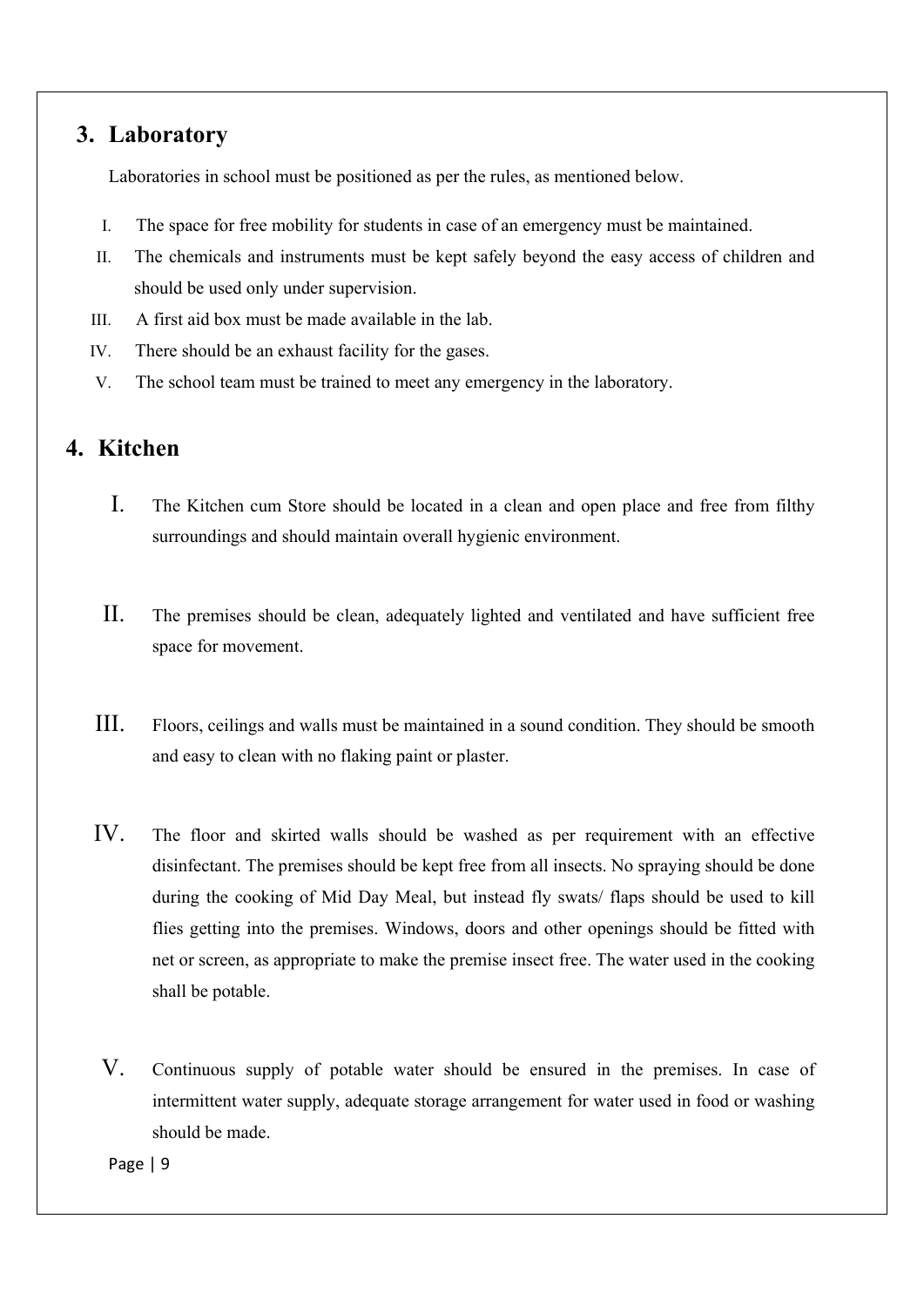- VI. Arrangements for cleaning of containers, tables, working parts of machinery, etc. should be provided. vii. All utensils should be kept clean, washed, dried and stored at the Kitchen cum store to ensure freedom from growth of mold/ fungi and infestation.
- VII. All utensils should be placed well away from the walls to allow proper inspection.
- VIII. There should be efficient drainage system and there should be adequate provisions for disposal of refuse.
	- IX. Potential sources of contamination like rubbish, waste water, toilet facilities, open drains and stray animals should be kept away from kitchen.
	- X. Kitchen should be separate from classrooms, preferably located at a safe, but accessible distance. The current norm for a kitchen shed is 20 sq.m of floor space for every 100 children enrolled and thereafter 4 sq. m for every additional 100 children.
	- XI. As far as possible, the layout of the Mid day Meal kitchen should be such that food preparation/processes are not amenable to cross-contamination from washing vegetables/cereals/Pulses/ etc). Floors, ceilings and walls must be maintained in a sound condition to minimize the accumulation of dirt, condensation and growth of undesirable molds.
- XII. Floors should be sloped appropriately to facilitate drainage and the drainage should flow in a direction opposite to the direction of food preparation. Adequate control measures should be in place to prevent insects and rodents from entering the processing area from drains. Windows, doors & all other openings to outside environment should preferably be covered with wire-mesh or insect proof screen as applicable to protect the premise from flies and other insects / pests / animals. xiv. Ventilation systems natural and /or mechanical including air filters, exhaust fans, wherever required, should be designed and constructed so that air does not flow from contaminated areas to clean areas.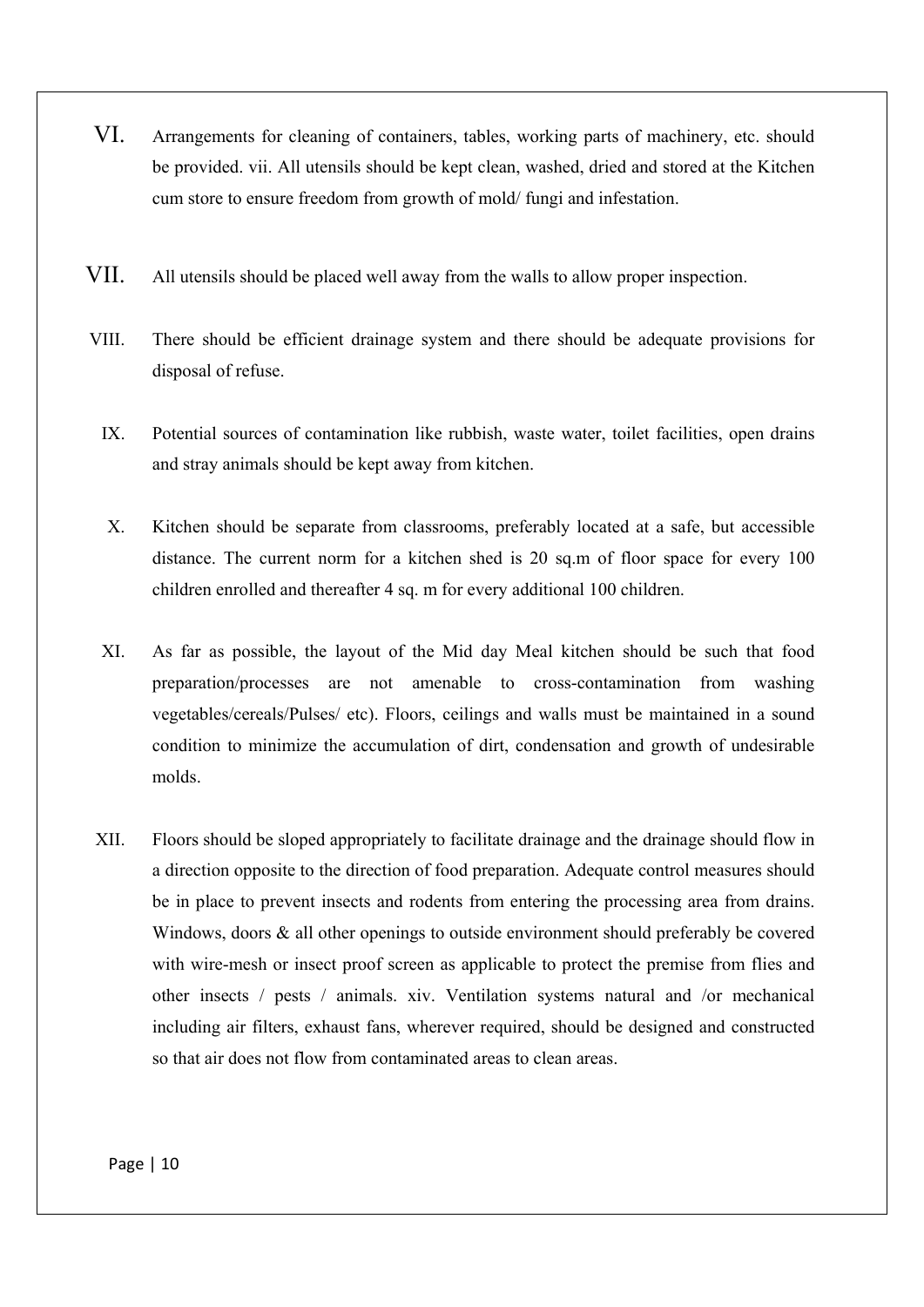- XIII. A display board mentioning do's & don'ts for the CCHs should be put up inside at a prominent place in the premise in local language for everyone's understanding.
- XIV. Properly constructed chimneys are required in the kitchens. Chimneys should not be the entry point of insects; reptile's etc. Fuel (kerosene/fuel wood/ charcoal/LPG) should be stored/installed safely, so that there is no fire hazard. Smokeless chulhas should be used to the extent possible. The Kitchen should have full visibility with sunlight or artificial light.
- XV. If kerosene/gas is used for cooking, the CCHs should be specifically trained in safe handling of stoves, gas cylinders, etc. Raised platform for cooking, adequate light, proper ventilation and arrangement for drainage and waste disposal. The dustbin should have a lid and should be always covered.
- XVI. The Right to Free and Compulsory Education (RTE) Act 2009 provide the legal framework for the quality education in India and mandates minimum norms and standards for infrastructure in schools including kitchen cum store.

## **5. Toilets**

Many documents including RTE Act, 2009 and MHRD circular to the States talk specifically about toilet standards to be maintained in schools.

- I. Toilets must be located within the school premises
- II. There must be separate toilets for girls and boys
- III. Separate toilets for children, staff, support staff
- IV. There must be separate toilets for visitors
- V. Every school needs to maintain number of toilets as per prescribed norms(according to affiliation by laws of respective board)
- VI. Toilets must be kept open for the use by children
- VII. Separate toilets, as per the norms, must be available/ accessible for children with disabilities.
- VIII. All the toilets preferably need to have running water facility.
- IX. Availability of soaps etc. for washing hands-should be ensured by the school.
- X. All the toilets must have doors for ensuring safety and privacy of children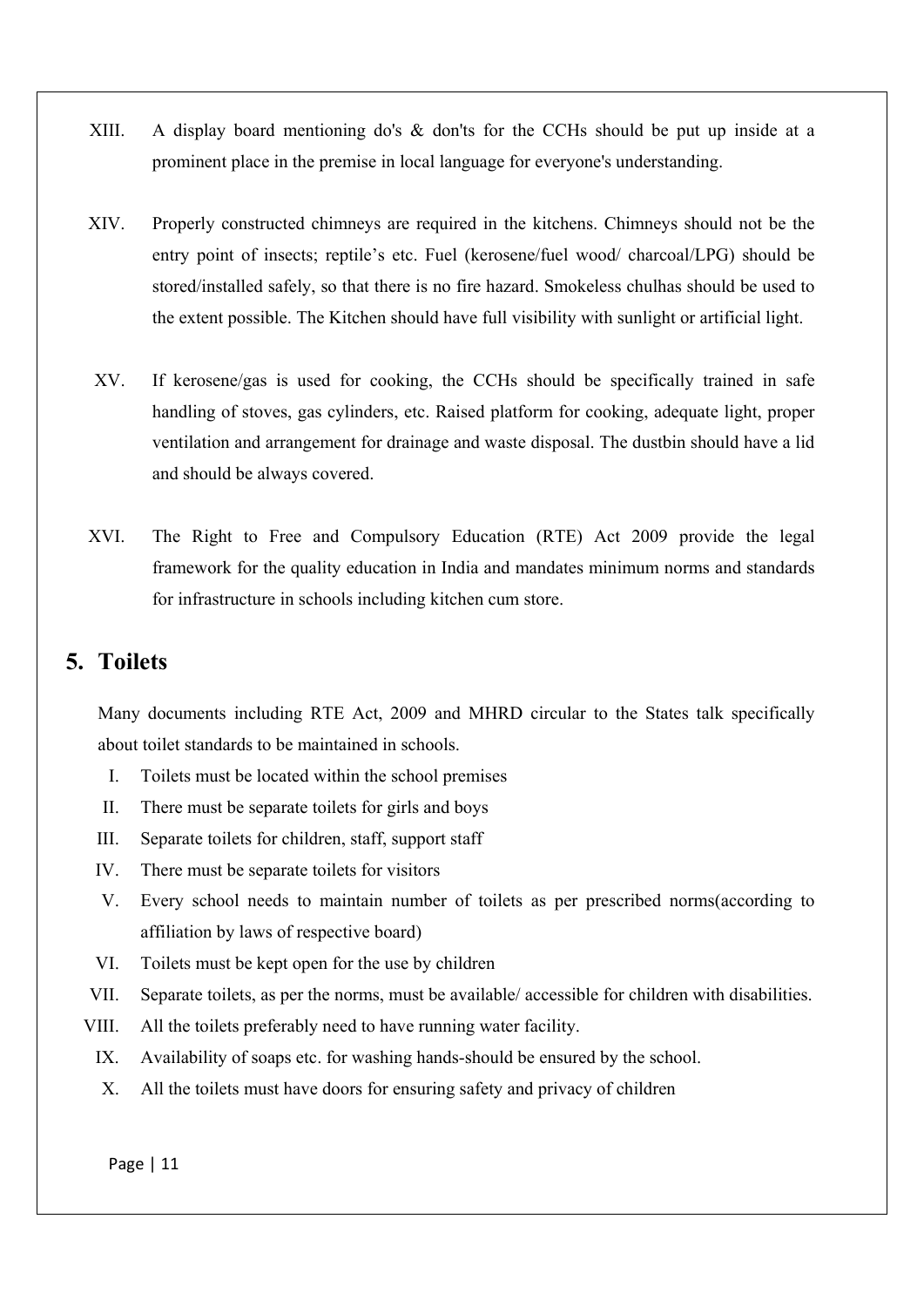- XI. The school needs to have clean and working method of disposing waste materials, especially for girls.
- XII. Toilets must be cleaned on daily basis.

#### **6. Drinking Water**

Guidelines by CBSE, MHRD circulars and Navodaya School highlight the importance of provision of clean drinking water in schools.

- I. Safe and adequate drinking water should be made available to the children within the school premises.
- II. Safety/quality of water must be checked on regular basis by the concerned authority.

## **7. Electrical System and Safety**

Several guidelines point out the importance of electric safety measures that need to be ensured in schools.

- I. All the electrical systems in school must be checked periodically.
- II. Ensured limited access to the area of electrical installation only to those who are required.
- III. The electric wiring and points are to be kept in order. In case of any uncovered live wires find, the wiring must be changed and electricity disconnected till such defects are set right.
- IV. The electrical distribution boxes should be locked and the keys should be kept only under the custody of electrician or the person in charge.
- V. Immediate necessary measures should be taken to repair the loose wiring/connections.
- VI. In case of any such need electric gadgets should be handled by responsible employee of the School.
- VII. In few cases trees are placed just below the electric line whenever the branches grow it touches to the LT line and sparks dangerously. It should be checked regularly and branches should be dressed off in such a way that it will not touch to the electric wire any time.
- VIII. Students should be warned not to touch electric poles.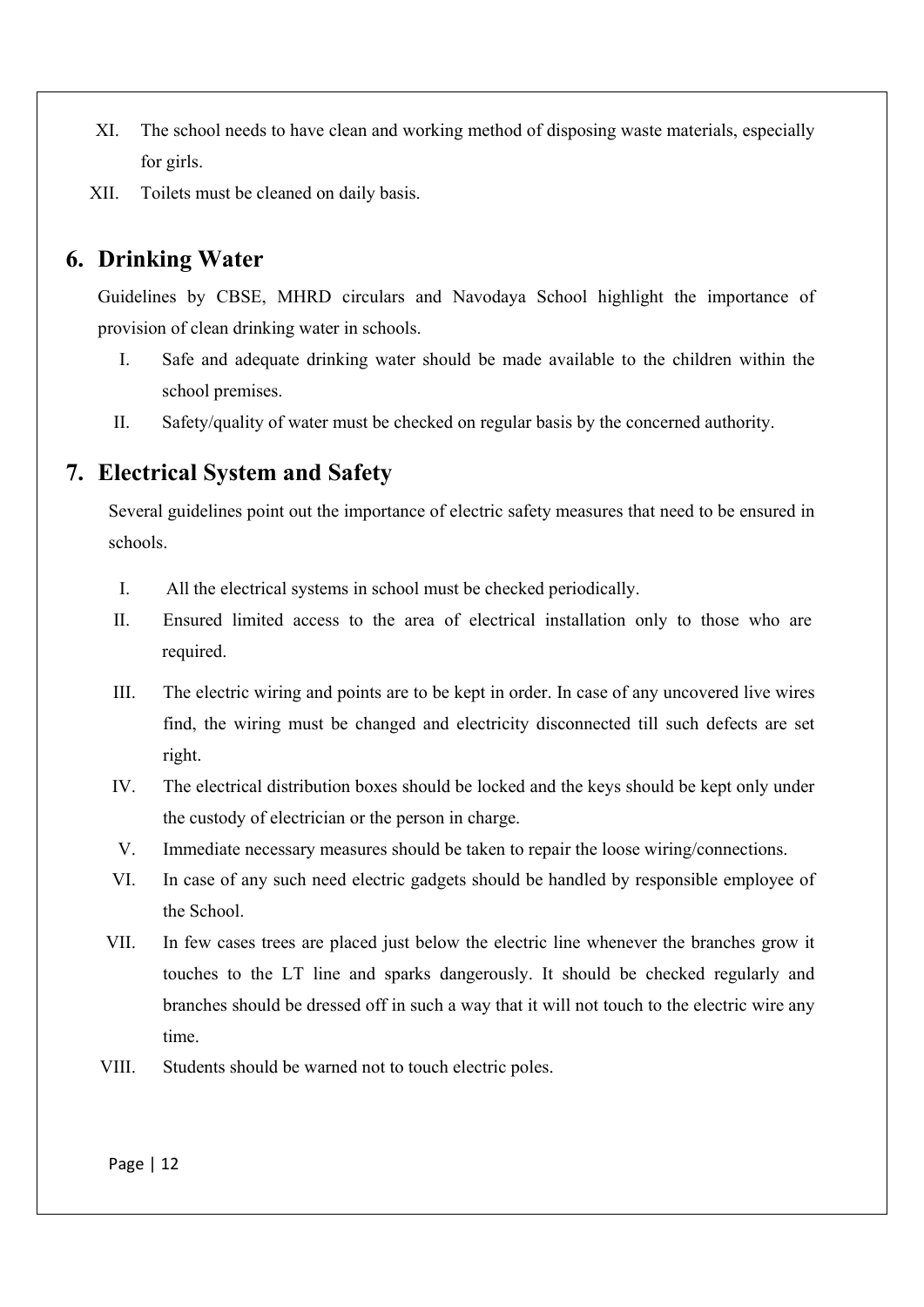## **8. Fire Safety Management**

Fire Safety is another important safety aspect covered under many guidelines.

- I. Every school must have a fire safety certificate, which must be validated periodically by concerned authority
- II. School must have fire fighting systems in place to meet any emergency, including the alarm system or smoke detection system.
- III. With the help of fire fighting agencies mock drill and training must be carried out in each school on periodical basis.
- IV. Trained management team should be available in the school for initial fire hazard management.
- V. The School must put on display the Fire Safety and Evacuation Plan to be followed in case of emergency.

#### **9. Earthquake Management**

National Disaster Management Authority (NDMA) has come out with specifications for schools prone to various natural calamities. If schools are situated in the earthquake risk zone, following steps must be taken

- I. Necessary steps must be taken during construction of the building for earthquake safety
- II. If required, school must modify structure in consultation with local authorities.
- III. A trained disaster management group should be available in school for initial response.
- IV. School must maintain a contact with the local disaster management authorities for training and retraining
- V. The School must put on display the Earth Quake Management & Evacuation Plan to be followed in case of emergency.

## **10. Playground**

RTE Act recognizes play ground as a mandatory part of school infrastructure, in view of the physical well-being of the students. It says as follow.,

- I. The school should have a playground.
- II. The playground should be maintained properly.
- III. The children must get the games/ sports materials to play.
- IV. The School should have a boundary wall.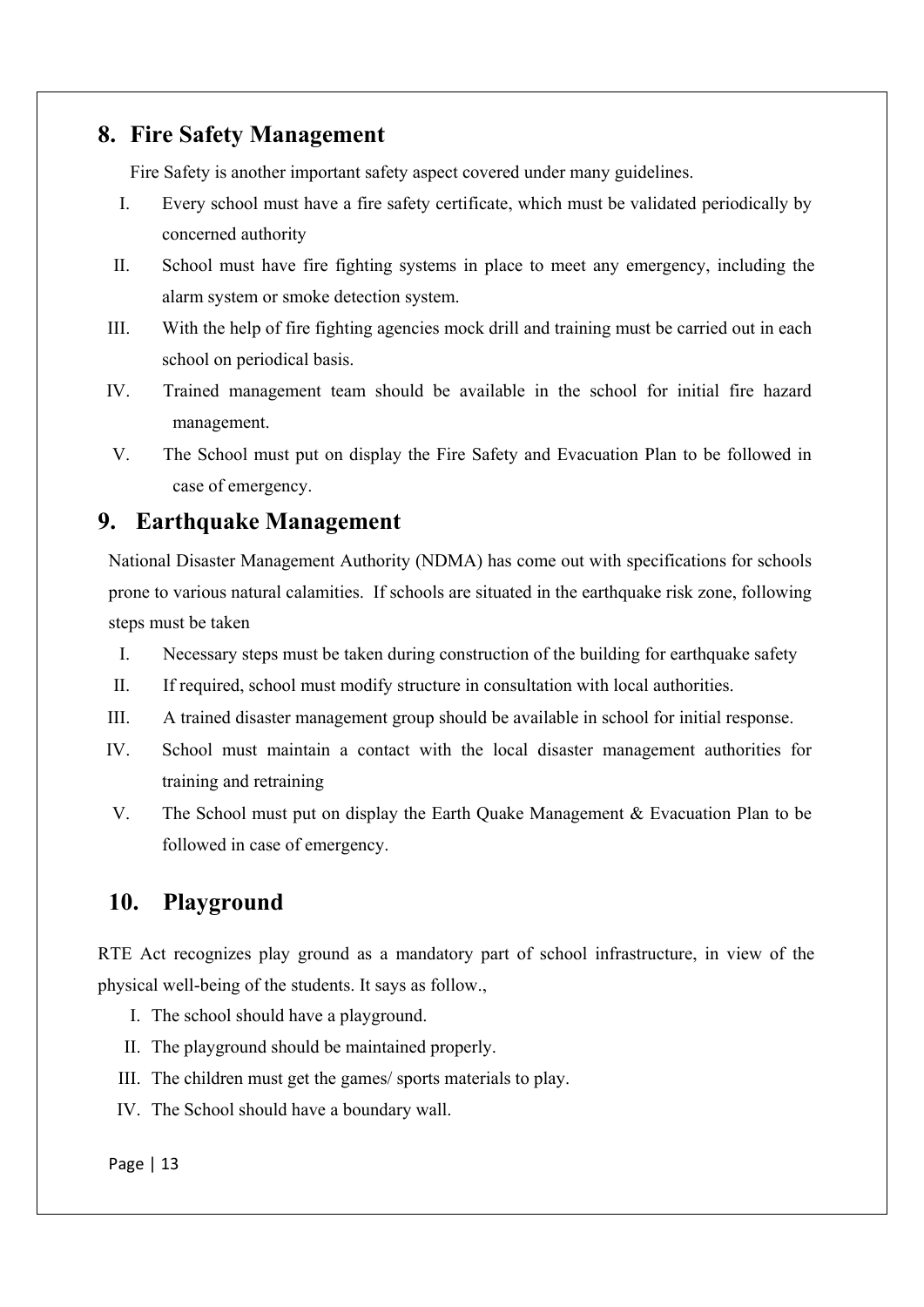The schools that are providing specific sports or physical activity need to provide proper facilities, trained staff and necessary equipment and materials, with respect to each of them and also need to adhere to the respective guidelines.

## **11. Minimum Standards for Safety related to Sports**

NCPCR guidelines developed with SAI and NIMHANS has suggested minimum standards for the safety of children in schools w.r.t to sports facilities:

- I. Provision of adequate medical facilities in schools is required. In case of female trainees, provision of lady doctor/ lady nurse should be made. Tie up with local reputed hospitals / empanelled hospitals for catering to the medical emergencies of trainees.
- II. Adequate and sufficient food/refreshment facilities for children while they participate in sports, as per norms fixed by SAI.
- III. Provision of counselling services for the children who take part in these activities, periodically.
- IV. The PT teacher and staff of school, should take the responsibility to monitor the system set up to address emergency pertaining to sports persons.
- V. School that are providing specific sports should comply with relevant safety measures as per guidelines of SAI.

## **12. Boundary Wall and Gates**

RTE Act (2009) mandates that every school should have boundary wall/fencing. Kendriya Vidyalaya as well MHRD guidelines provide details on this.

- I. Boundary wall should be of sufficient height so that no one can scale it down and should be got fixed with concertina wire.
- II. Boundary wall should have 3-4 gates preferably on the walls of different sides so as to ensure free, convenient and prompt exit in emergency.
- III. However, entry of outsides should be allowed only through single gate properly manned by the guards. That single gate should have telephone connection (so as to enable the guard to inform the police directly in exigency).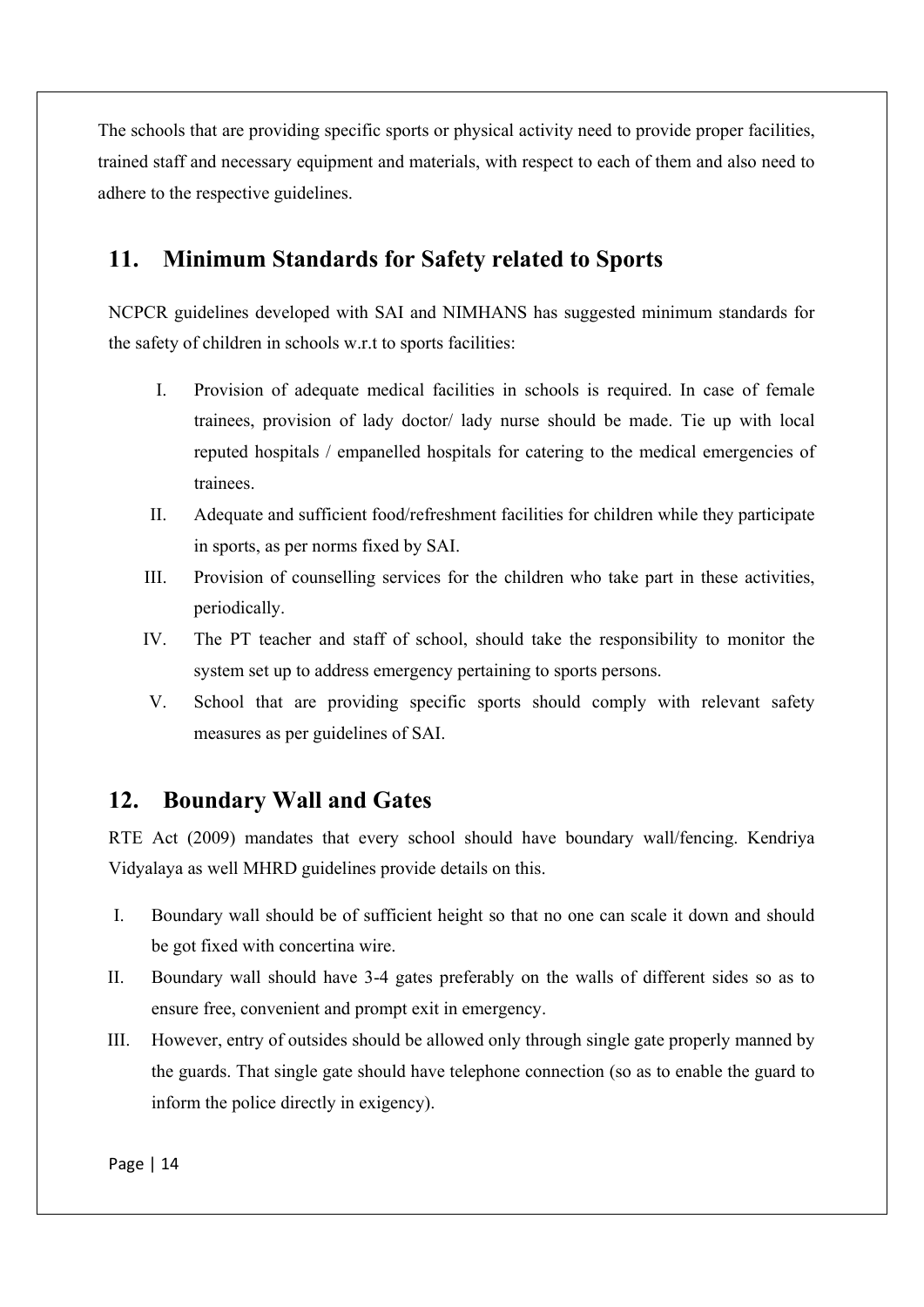- IV. Special surveillance and safety measures should be taken before actual entry and exit time of the school.
- V. At exit time of staff and students as many as gates available be used for dispersal.
- VI. The main gate should remain locked after entry of students and staff. Entry of the parents and visitors should be permitted only through small doors after verifying their identity through window during well notified schedule intervals, as such vehicles of visitors should not be allowed inside the campus.

#### **13. School Premises and Surroundings**

KVS and NVS guidelines talk extensively about ensuring safety of the children in school surroundings and while a festival or celebration is being carried out in schools,

- I. The School should maintain a distance from railway tracks to provide a safe environment. If school is located near any rail track, impact of such locations on the school structure should be examined by the local authorities for the safety of the students before issuance of structural safety certificate.
- II. The School should maintain a distance from industry or chemical factory to provide a safe environment.
- III. If school located near an industry or a chemical factory producing fatal chemical products, each member including teacher, student and other staff must be made aware about different chemical product and precaution to be taken in case eventualities from the leakage of chemicals in this area.
- IV. First aid and other medical systems in place to safeguard school students
- V. Each member of school including students must be made aware on periodical basis about the procedures to be adopted in case of any emergency.
- VI. No liquor/opium/bhang shop should be allowed to operate in proximity of school.

#### **14. Barrier Free Access for Children with Disabilities**

MHRD circular to the states / SSA framework for implementation of RTE Act specifically highlights the importance of making the school environment safe for children with disabilities and special needs.

1. Ramps must be constructed to provide access to the following places.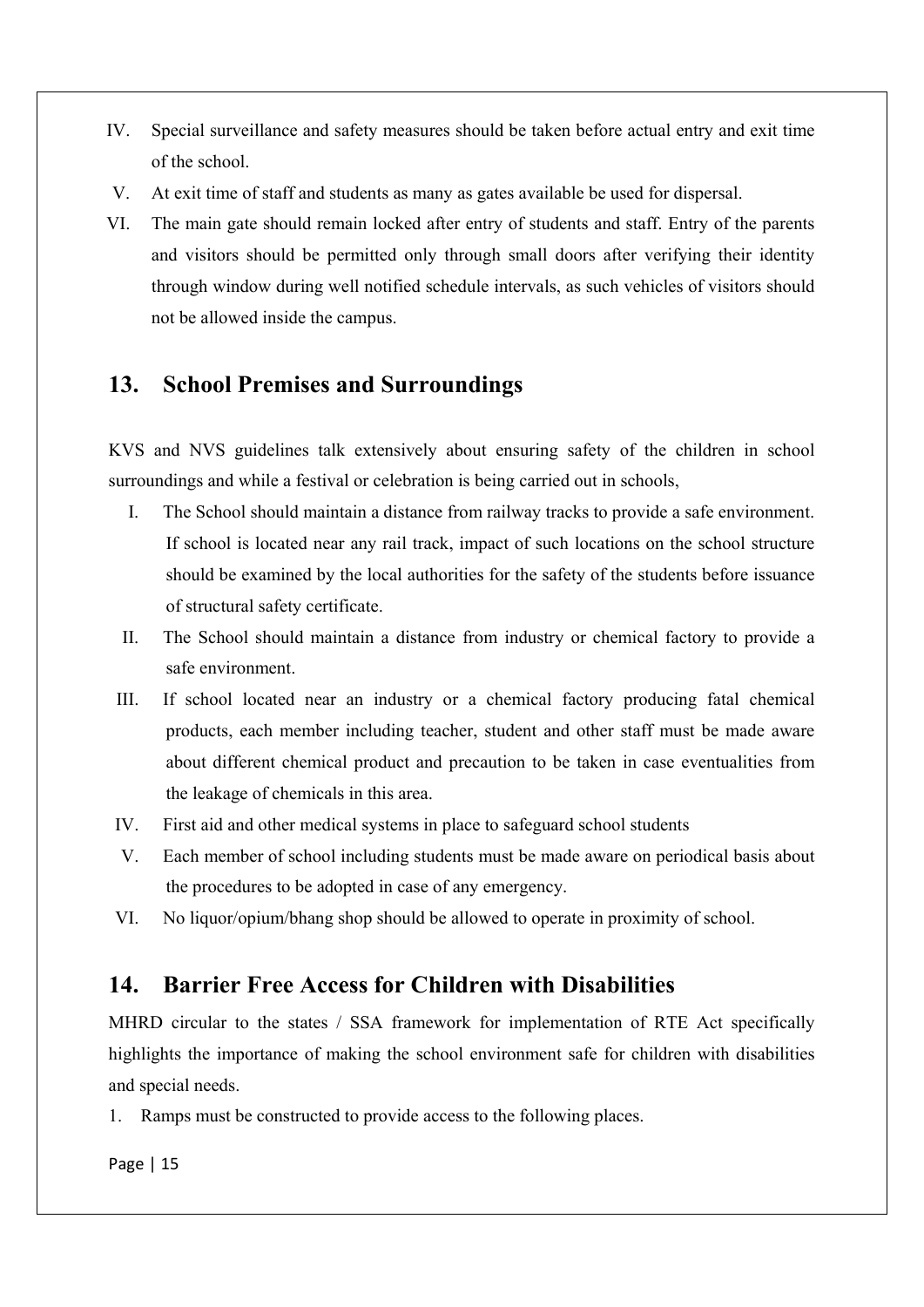- $\triangleright$  Entry to the school
- Classrooms
- $\triangleright$  Toilets
- $\triangleright$  Playground
- $\triangleright$  Library
- $\triangleright$  Canteen
- $\triangleright$  Auditorium/hall
- $\triangleright$  Floor to floor
- 2. Railings need to be provided on the both sides of ramp.
- 3. The school needs to make provision for children (children with visual impairment and low vision) to move around in the school safely and independently.
- 4. The school should make provision to provide a school map in Braille indicating all the facilities including classrooms, common rooms, library , toilets etc that may be suitably placed at the main gate of the school or at any other suitable place. In addition, all the classrooms should have the signage in Braille for children with visual impairment.
- 5. An emergency and evacuation plan of the school should also be in Braille.
- 6. Also it is important to;
	- I. List of all children with disabilities in school must be prepared
	- II. Training must be provided to teachers and other staffs to understand their limitations and procedures to help them in the event of any emergency.
	- III. There should be a designated official in the school who is entrusted with the exclusive responsibility of their needs in any emergency.

## **15. Measures to Prevent Children from Dangers of Water and Drowning**

Navodaya Vidyalaya Samiti (NVS) and Kendriya Vidyalay Sanghatan (KVS) in their guidelines have explained steps to be taken to avoid danger of children from drowning.

I. The wells and ponds if exist in the campus are to be provided with protective wall and iron grills covering the well and the movements of the students should be restricted towards it.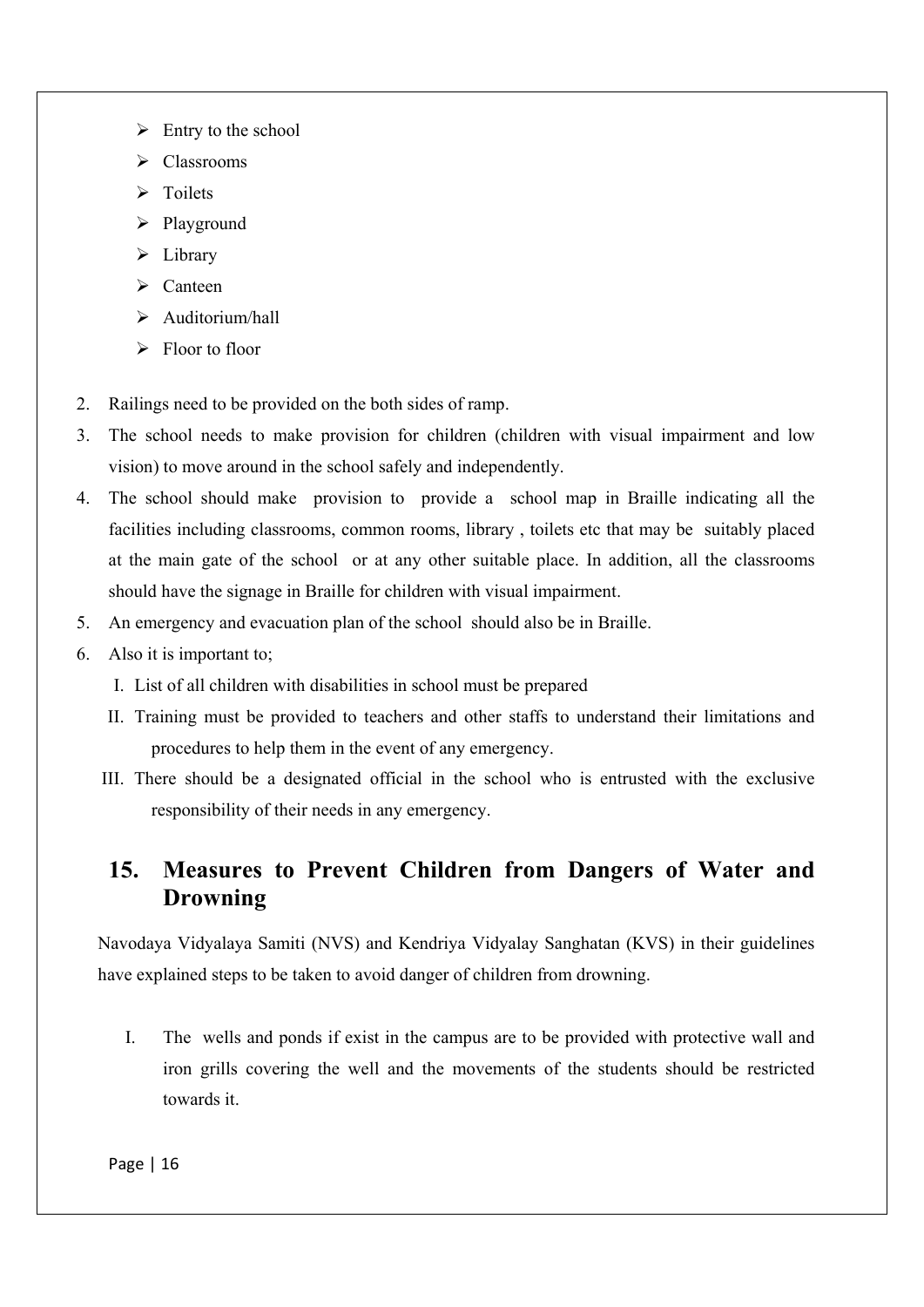- II. Children should not be allowed to go towards the nearby river, canals, ponds and railway tracks and to take bath using water from the overhead tanks by climbing on the terrace. Fencing should be provided to the steps of overhead tank to avoid children climbing over head tank.
- III. Movements of children are to be strictly watched through formation of groups by school authorities.
- IV. Children should not be permitted to go outside the School premises during the school hours.
- V. The presence of the students in the School campus at all times should be strictly enforced. Strict discipline and to check the unauthorized absence of the students from the School is to be given paramount importance.
- VI. The root cause for such behaviour of the child must be ascertained, parents should be informed accordingly and corrective steps should be taken.
- VII. For certain ritual and functions which are observed in the school, necessary precautions and arrangements to be made in advance. Children should not be permitted to go on rallies for immersion of idols in tanks, ponds and wells etc.
- VIII. No procession should be allowed to move from school out of the campus in the eve of any religious celebrations.
	- IX. No swimming pool will be constructed without prior permission of competent authority.
	- X. If swimming pool is constructed in school premises, it must be constructed as per the prescribed norms of competent authority and should also be maintained as prescribed.

## **16. Safety from Constructional Hazards**

NVS, KVS and CBSE guidelines are highlighting the precautions to be taken when any construction work is taking place in school premises.

- I. School must obtain necessary permission from the local authorities for the constructional and repair work.
- II. The constructions must be planned during the lean time of students' presence in the school.
- III. Barricades and signboards must be installed in the construction area prohibiting the movement of students.
- IV. Water storage sources for such constructions must be covered to prevent small children from any possible mishap.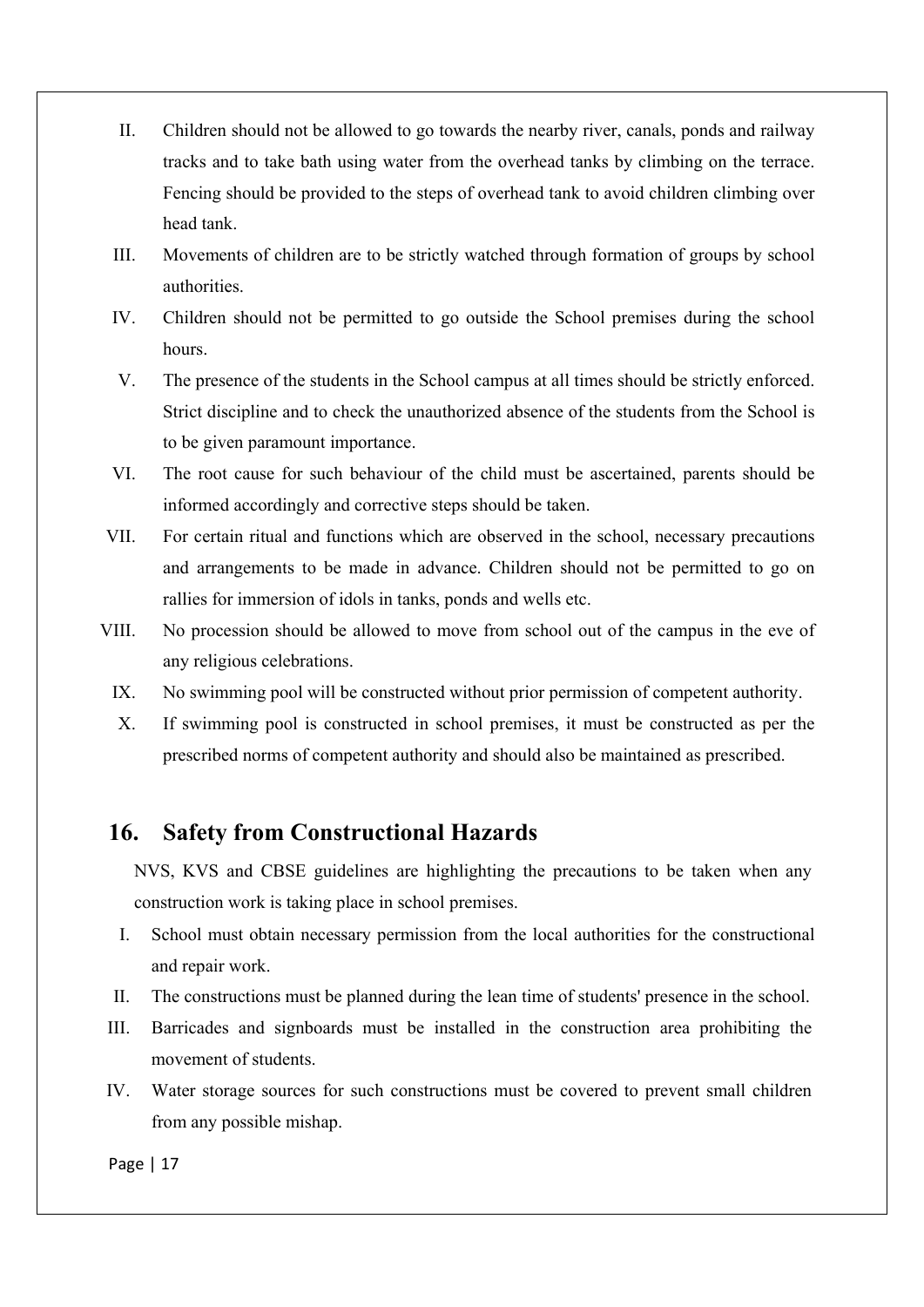## **17. Safety during Celebration of Festivals**

- I. Adequate precautions should be taken with regard to the movement of children inside the campus during celebration of festival days in schools.
- II. Teachers should be put on duty to organize the activities as per scheduled plan.
- III. Special care should be taken to see that children do not move, around the hazardous and dangerous points.
- IV. No procession should be allowed to move from out of the school campus on the eve of such celebrations.
- V. Wherever the immersion of idol etc. is involved during festival, the Principal should ensure that the image/idols are handed over by the students in the Campus itself and the Principal shall arrange for immersion through outsider/security personnel.
- VI. All staff members are required to be properly briefed before commencement of any programme regarding safety of children.

## **18. Safety in School Transports**

Another important area that needs supervision and specific measures is the transport facility (school as well as own transport) that children use to commute to school. CBSE has specifically issued a circular towards ensuring children's safety in school transport, based on the Supreme Court Guidelines on this.

As per the notification no.G.S.R.868(E) issued by Ministry of Road Transport and Highways, GOI, School Bus was defined as, "a vehicle with a seating capacity of thirteen passangers and above excluding driver, degigned and constructed specially for children going school."

#### **A. Exterior of the Bus**

- I. All the school buses must be painted with uniform colour preferably Yellow with the name of the school written prominently on both sides of the bus so that these can be identified easily.
- II. The word "**School Bus**" must be written on the back and front of the bus if it is hired bus, "**On School Duty**" should be clearly indicated.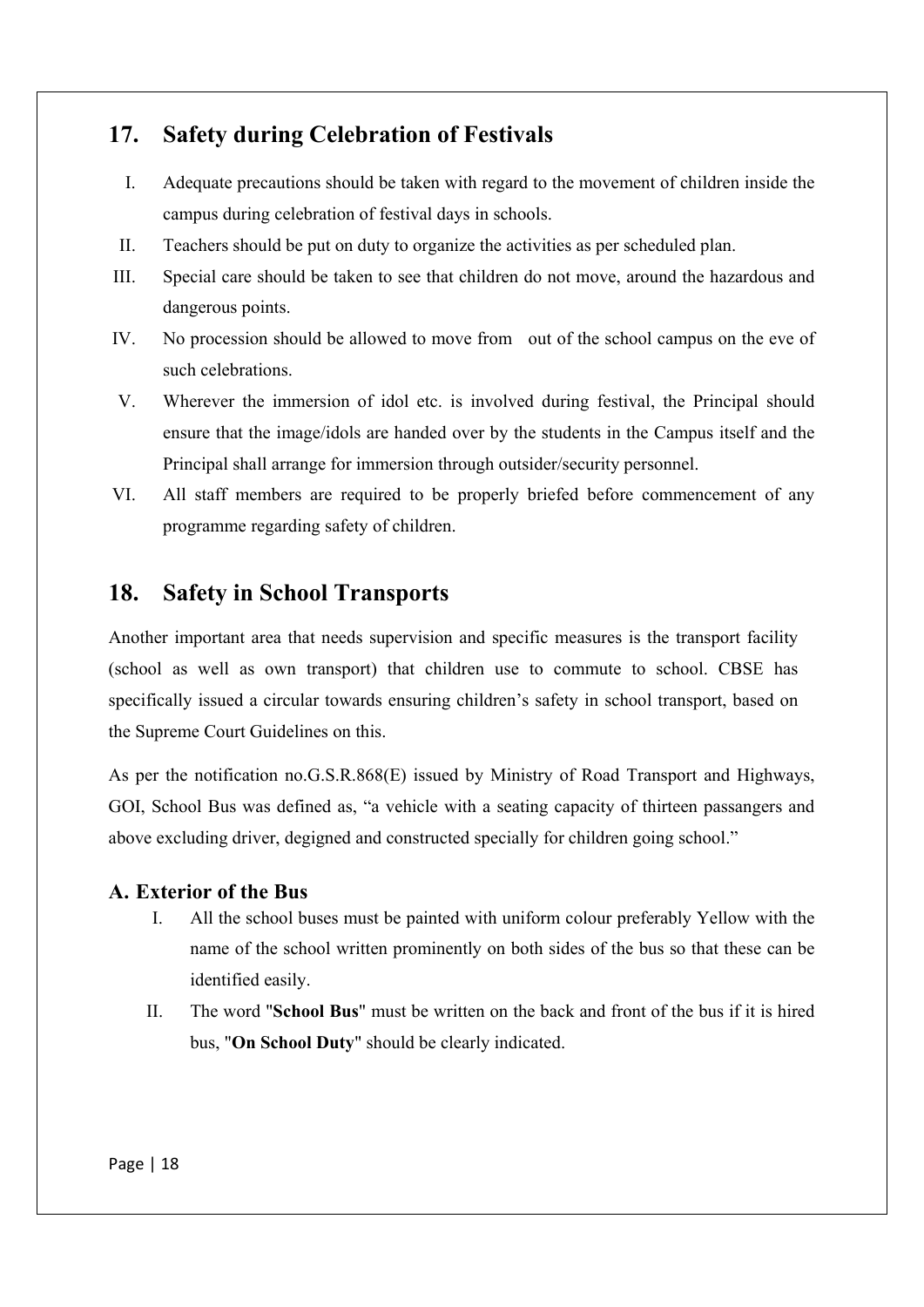III. Telephone numbers of the school and/or telephone numbers of any contact person shall also be written prominently in a prominent place in each school bus so that in case of necessity the public can inform the school authority/police or other authorities

#### **B. Fixture and furniture of the Bus**

- I. The windows of Bus should be fitted with horizontal grills and with mesh wire.
- II. The doors of the Bus should be fitted with reliable locks that can be locked.
- III. All school buses must be fitted with speed control devices so that they do not exceed the speed limit of 40 Kmph.
- IV. There should be a fire extinguisher in the Bus.

#### **C. Manpower in the Bus**

- I. Police verification of the staff of the bus should be done before appointing them.
- II. There must be a qualified attendant, preferably female in the Bus to attend to Children.
- III. Each school should designate one Transport Manager/ Coordinator who will ensure the safety of the school children.
- IV. The provision shall also to be made by the school authorities for travelling of at least one teacher in each school bus, keeping in view the safety of the school students all throughout the journey and no outsider except the conductor or the said authorized teacher or one person authorized by the guardians shall be allowed to board school bus.
- V. Medical checkup regarding the physical fitness of the driver including the eye testing shall be made every year.

#### **D. Facilities in the Bus**

- I. Bus should have a First Aid Box.
- II. To keep the school bags safely, there should be a space fitted under the seats or as convenient.
- III. The buses should be fitted with alarm bell/siren so that in case of emergency everyone can be alerted.

#### **E. Permits**

I. The driver should have valid license and at least 5 years of experience of driving heavy vehicles.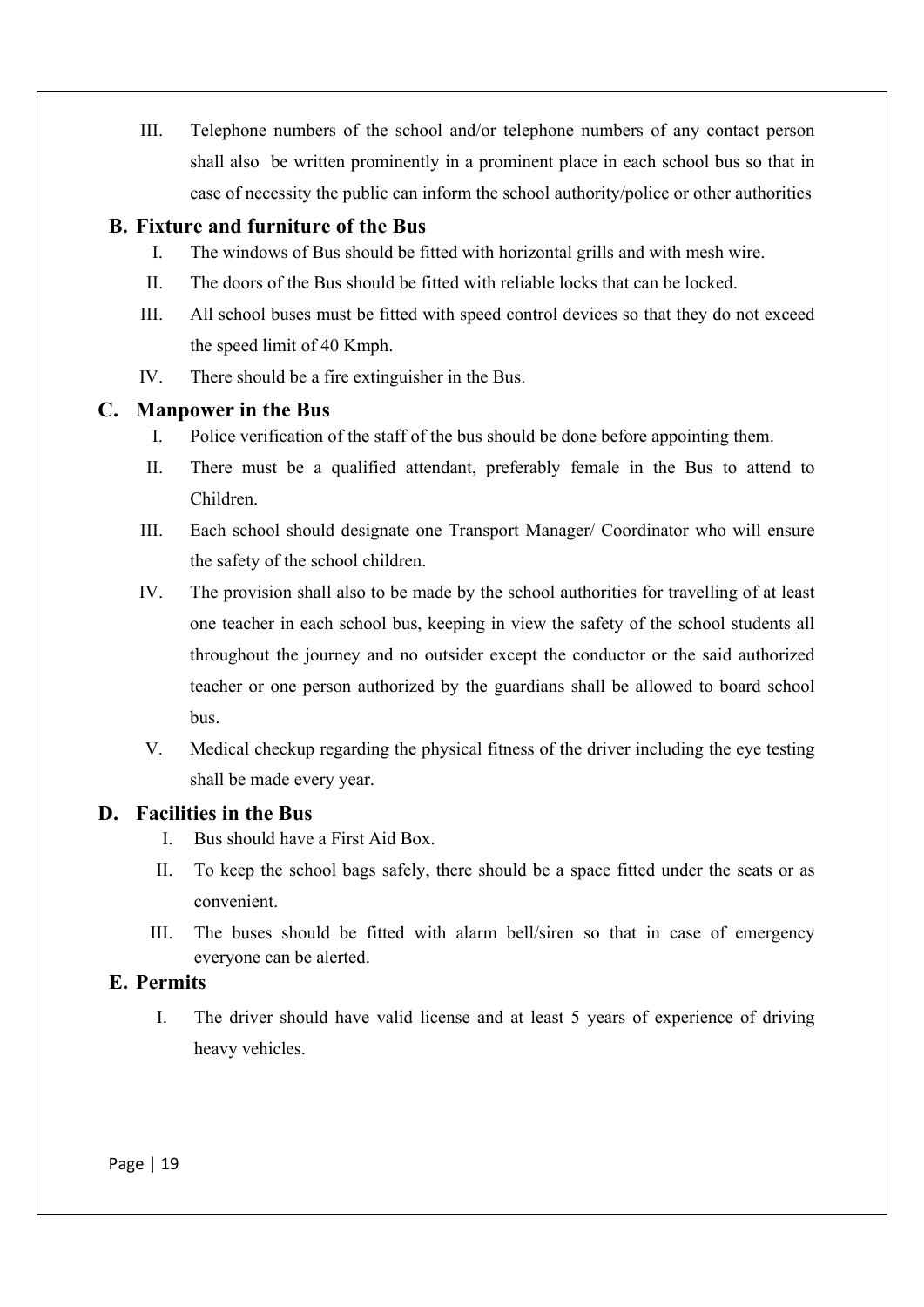- II. A driver who has been challaned more than twice in a year for offences like red light jumping, violation of lane discipline or allowing unauthorized person to drive cannot be employed.
- III. A driver who has been challaned even once for the offence of over speeding, driving dangerously or for the offences under Section 279,337,338 and 304A of the Indian Penal Code cannot be employed. Every vehicle shall carry a suitable photograph of the authorized driver duly certified by the RTA.
- IV. Periodical fitness certificate regarding roadworthiness of the vehicle shall have to be obtained.
- V. Any school authority and/or driver found to have violated the provision of the Motor Vehicles Act, 1988 and the rules framed there under as well as of the directions must be penalized.

#### **F. Arrangements in the Schools**

- I. All the affiliated schools will make safe arrangement for boarding and de- boarding of school children from the school bus.
- II. The school authority shall ensure that the doors of the buses remain shut while in running condition.
- III. They will ensure that buses halt only at bus stops designated for the purpose and within the marked area.
- IV. Refresher course for driver training so as to fine tune and increase the proficiency of the driver shall be given to the drivers of the school buses periodically, i.e. least twice in a year.
- V. No person shall be allowed to drive the school bus in drunken condition. Regular check in the respect shall be undertaken by the school authorities and in case of any doubt in that regard such drivers must be subjected to medical test immediately and proper action including the action for cancellation of the license have to be taken.
- VI. All drivers of the school buses have to be dressed in a distinctive uniform with their names inscribed in it.
- VII. In every school bus there shall be another qualified person to keep attending children travelling in such buses, as conductor, who have to be , dressed in distinctive uniform with their names inscribed in it.